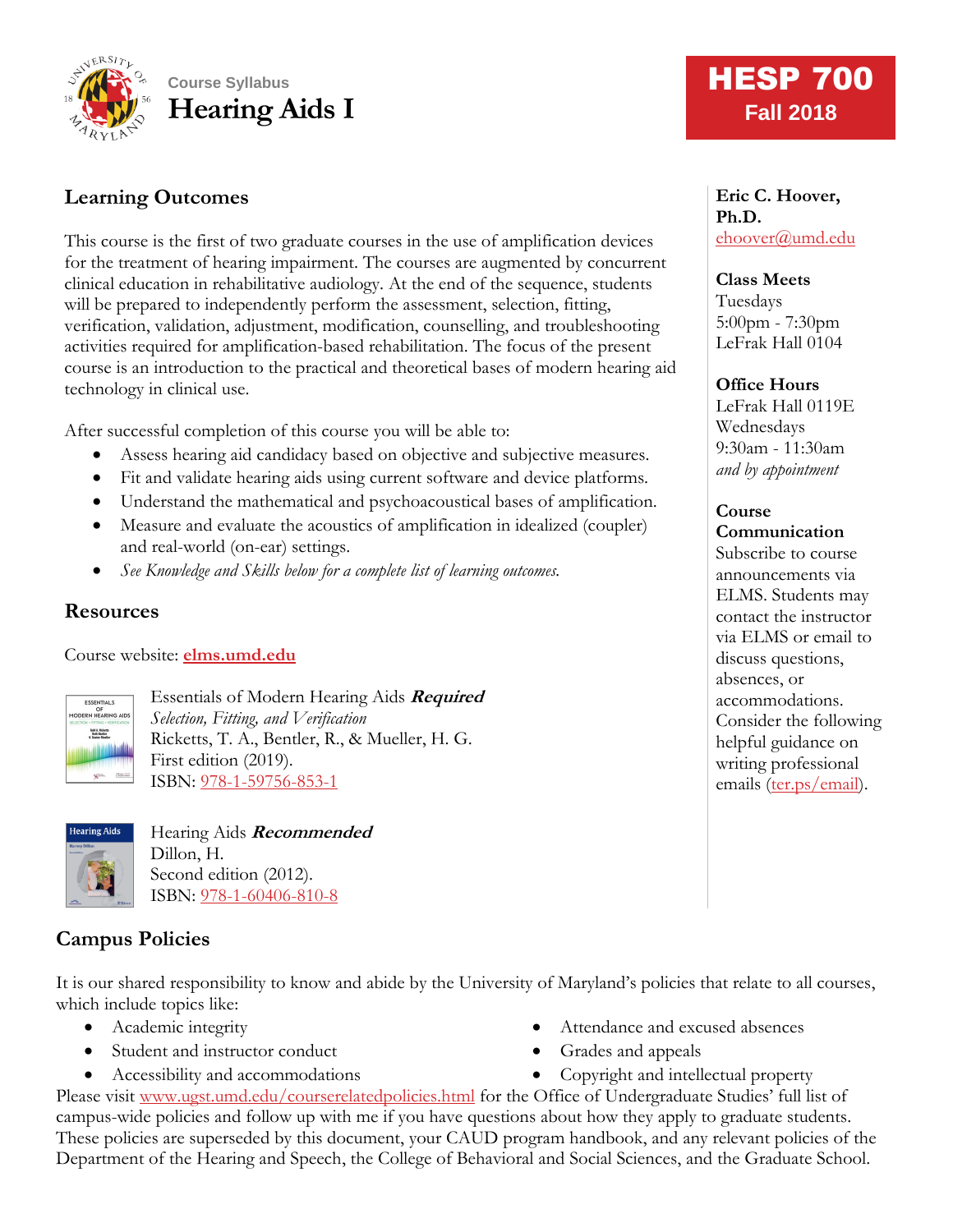# **Activities, Learning Assessments, & Expectations for Students**

The format of the course is a combination of lecture and laboratory instruction. PowerPoint slides will be available on the course website prior to each meeting. The content of the lectures is a combination of material from the required text and additional sources available through the University of Maryland library or the course website. Laboratory instruction will take place both in the scheduled meeting room and in the audiology clinic in LeFrak Hall. Laboratory instruction will occur during the second half of the scheduled meeting time on the dates listed in the course calendar.

Prior to each class meeting, students are strongly encouraged to read the material listed on the course calendar for that meeting. Students are also strongly encouraged to review the material from the previous week prior to each meeting. A review of the material from the previous week, possibly including an unannounced, no-credit quiz, will occur prior to each lecture. The purpose of the review is to reinforce learning and to provide a mechanism for communicating expectations and competency prior to the exams.

Student grades will be based on a combination of **laboratory assignments**, **evidence-based practice report and presentation**, and **three exams**. See the table below for a breakdown of relative weighting and details of the grading policy. In addition to graded assignments and exams, students are expected to achieve mastery of the software and devices used in the course. This includes the assembly and insertion of all styles of hearing aids, connection to the fitting computer through all available interfaces, NOAH and all recent manufacturer fitting software, and hearing aid verification systems. Mastery should be achieved by locating and reading the manuals for each system, practicing the use of each system and all its available features, and disassembling and reassembling all components and connections. You will be guided through the development of this mastery by completing the laboratory assignments, however it is up to you to practice the skills needed to complete the laboratory assignments with the different systems available in the clinic to the point of mastery. Mastery in this context will be achieved when, asked by the clinical faculty or an audiologist at an outside placement to perform any of the tasks associated with hearing aid fitting, you are able to do so immediately without referring to notes or manuals, without any trialand-error hunting for cables, buttons, menus, etc., and in the most efficient and effective of available methods.

#### **Laboratory Assignments**

A total of six laboratory assignments will be assigned following an in-class demonstration of the techniques required to complete the assignment. Each assignment consists of an activity that must be completed by following step-bystep instructions. Students are encouraged to work together and to seek the assistance of clinical faculty and AuD students in their second year, if available. However, each student must turn in an independent laboratory report for grading. The details of the laboratory assignments and reports will be provided when each laboratory is assigned (see calendar). Laboratory reports submitted by the assigned deadline (see calendar) will be scored and returned to the student with feedback in a timely manner. For reports that do not receive a satisfactory score, students will have the ability to revise and resubmit the report once for up to 90% of available credit. Reports submitted after the deadline will be scored but may not be returned with feedback and revisions will not be accepted. In other words, the penalty for late assignments is that you forfeit the ability to receive and respond to feedback. The final deadline to receive credit for completing the laboratory assignments is the date of the final exam.

#### **Evidence-Based Practice Report & Presentation**

A written report and in-class presentation will be completed by each student on the state of the scientific evidence for a specific topic in the scope of device-based hearing rehabilitation. Students will select a topic from a provided list of available topics; additional topics may be accepted upon request. The goal of the assignment is to make each student an expert on the literature supporting their topic, and for the students to share their knowledge with their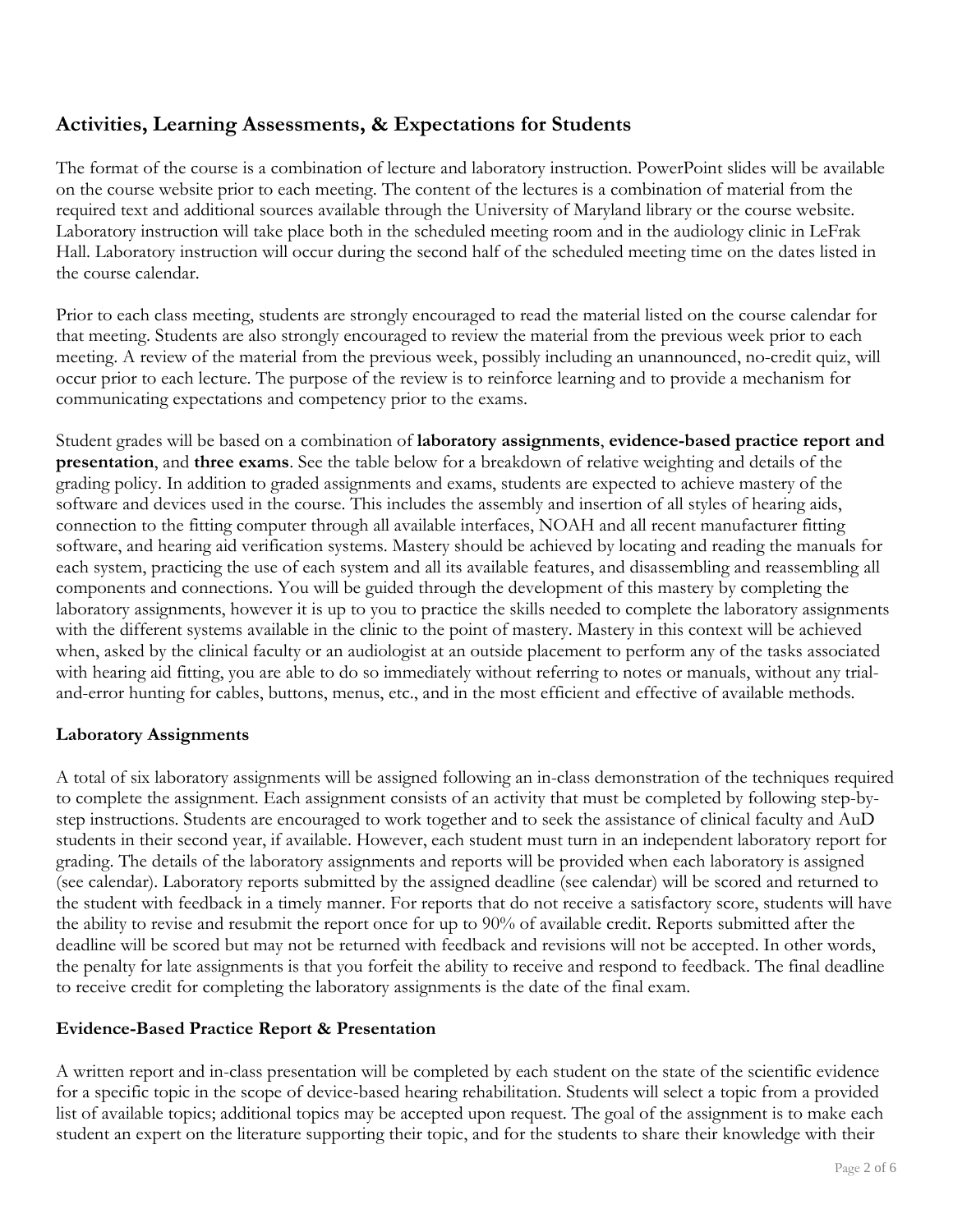classmates. After the presentations, all students will have a broad understanding of the state of the evidence as well as a knowledgeable member of their cohort to consult on each topic in the future. Due to the importance of the coteaching aspect of this assignment, students will be expected to achieve a high level of expertise in their topic and demonstrate this expertise both in the written report and presentation. Feedback on the report will be provided prior to the presentation to help ensure that material presented to the class is accurate. Each student is expected to complete their own report and presentation.

The report will consist of a detailed description of the current best-practice guidelines for the selected topic, and an annotated bibliography of at least five peer-reviewed manuscripts including a complete citation, summary, and critical evaluation of the quality of the evidence supporting the conclusions in each. The reports must be completed by the assigned deadline (see calendar). Reports will be critically evaluated and scored, and students will have the ability to revise and resubmit the reports by the date of the final exam for up to 90% of available credit.

Presentations will consist of a description of best-practice guidelines for the selected topic and a brief overview of the relevant scientific literature. Fifteen minutes of class time will be provided for each presentation, including up to three minutes for questions, during which time at least one question will be asked with time provided for a response. Presentations that exceed the time limit will be cut off, but time will be allowed for a question. Students will be graded based on content, delivery, and response to questions.

A topic list, detailed instructions, and grading criteria for both the report and presentation will be provided in class. See the grade weighting below.

#### **Exams**

Three exams will be administered throughout the course on the dates listed on the calendar. Each exam will focus on the material covered since the previous exam, but they will be considered "comprehensive" and may contain content from the entirety of the course. The exams will include material from the assigned readings, lectures, laboratory demonstrations, and laboratory assignments. The third exam will also include content presented by classmates during the evidence-based practice presentations. Each exam will last approximately one hour and contribute equally to the exam portion of the grade; see the weighting below.

## **Course-Specific Policies**

Please refrain from using smartphones and related communication technology during class. If you have critical communication to attend to, please excuse yourself and return when you are ready. I expect you to maintain a high level of respect for myself and your fellow classmates in your use of digital technology, and refrain from all nonessential activities during class including visiting websites for news, social media, shopping, or searching for information that is not directly related to the current course discussion.

Attendance is expected for the entirety of each course meeting. No accommodations will be made for unexcused absences or class time missed. Please inform me of an excused absence in a timely manner so that we can make a reasonable plan to accommodate your absence.

### **Grades**

Grades are not given, but earned. Your grade is determined by your performance on the learning assessments in the course and is assigned individually (not curved). If earning a particular grade is important to you, please speak with me at the beginning of the semester so that I can offer some helpful suggestions for achieving your goal.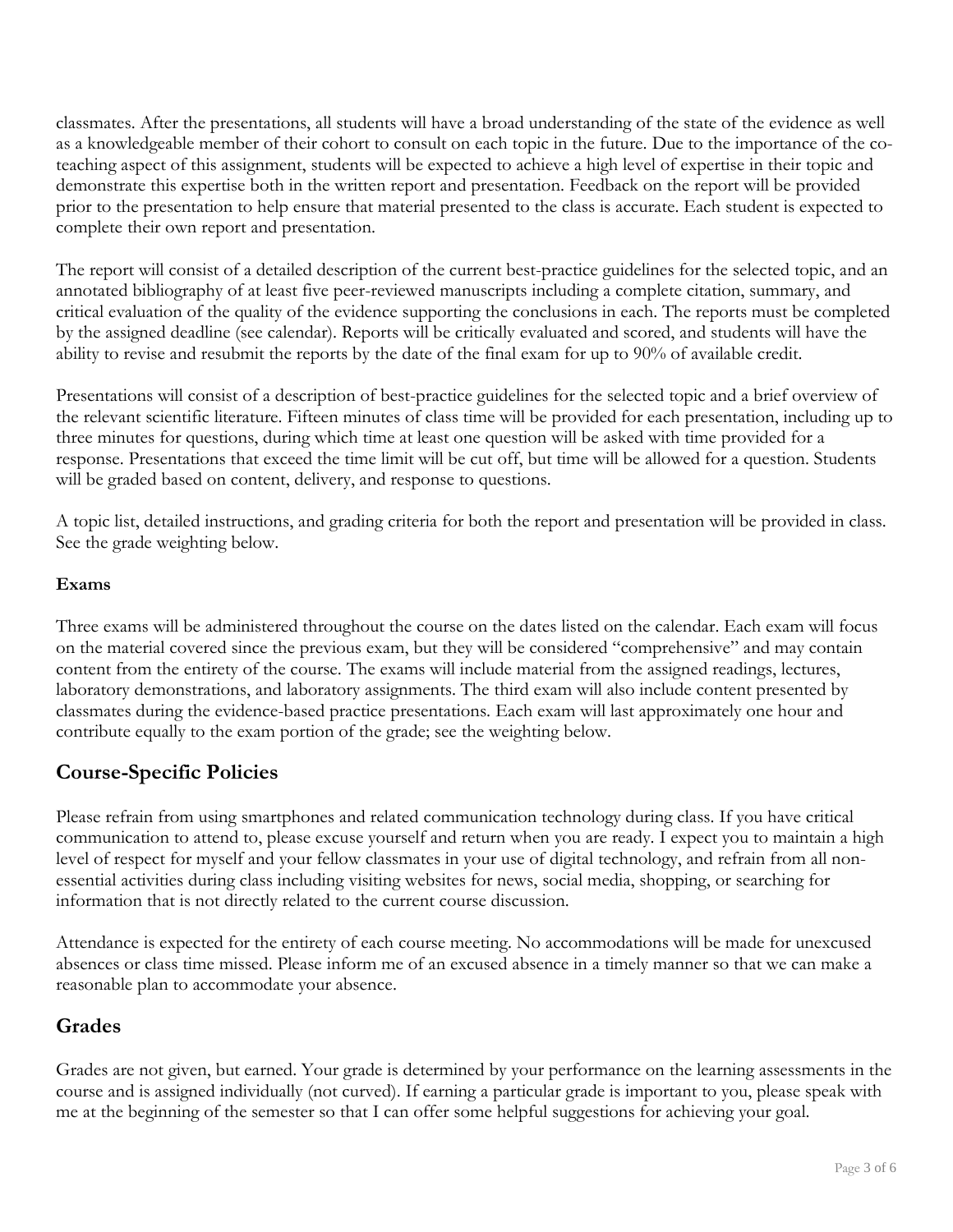All assessment scores will be posted on the course ELMS page. If you would like to review any of your grades (including the exams), or have questions about how something was scored, please email me to schedule a time for us to meet in my office.

Late work will not be accepted for course credit except where specified above. I am happy to discuss any of your grades with you, and if I have made a mistake I will immediately correct it. Any formal grade disputes must be submitted in writing and within one week of receiving the grade.

| Learning                                    |         | <b>Points</b>        | Category | Category |
|---------------------------------------------|---------|----------------------|----------|----------|
| <b>Assessments</b>                          | #       | Each                 | Total    | Weight   |
| Pop-quizzes                                 | ڊڊ<br>ڊ |                      |          | $0\%$    |
| <b>Laboratory Assignments</b>               | 6       | 20                   | 120      | $33.3\%$ |
| <b>Evidence-Based Practice Report</b>       |         | 40                   | 40       | $11.1\%$ |
| <b>Evidence-Based Practice Presentation</b> |         | 20                   | 20       | $5.6\%$  |
| Exams                                       |         | 60                   | 180      | $50.0\%$ |
|                                             |         | <b>Total Points:</b> |          |          |

Final letter grades are assigned based on the percentage of total assessment points earned.

| <b>Final Grade Cutoffs</b> |                                         |  |  |  |  |  |  |                                          |
|----------------------------|-----------------------------------------|--|--|--|--|--|--|------------------------------------------|
|                            | $+$ 97.0% $+$ 87.0% $+$ 77.0% $+$ 67.0% |  |  |  |  |  |  |                                          |
|                            |                                         |  |  |  |  |  |  | A 94.0% B 84.0% C 74.0% D 64.0% F <60.0% |
|                            | $-90.0\% - 80.0\% - 70.0\% - 60.0\%$    |  |  |  |  |  |  |                                          |

### **Course Schedule**

| <b>CLASS MEETING</b> | <b>READING</b>                    | <b>TOPICS</b>                                                                               | <b>DUE</b>       |
|----------------------|-----------------------------------|---------------------------------------------------------------------------------------------|------------------|
| 8/28<br>Tuesday      | Ch <sub>1</sub>                   | Course overview<br>Evidence-based practice                                                  |                  |
| Tuesday<br>9/4       | $\mathop{\mathrm{Ch}}\nolimits 3$ | Candidacy<br>Demonstration: NOAH, software, & connections<br>Lab 1: Documentation discovery |                  |
| 9/11<br>Tuesday      | Ch <sub>5</sub>                   | Frequency-specific measures                                                                 |                  |
| 9/18<br>Tuesday      | Ch 8a                             | Hearing Aid Styles I<br>Demonstration: Hands-on hearing aids<br>Lab 2: First fit            | Lab <sub>1</sub> |
| 9/25<br>Tuesday      | $Ch$ 10a                          | Exam #1<br>Hearing aid components                                                           |                  |
| Tuesday<br>10/2      | Ch <sub>13</sub>                  | Test box measures<br>Demonstration: Coupler measures<br>Lab 3: Intake check                 | Lab <sub>2</sub> |
| 10/9<br>Tuesday      | Ch <sub>7</sub>                   | Self-assessment scales                                                                      |                  |
| Tuesday $10/16$      | Ch 10b                            | Compression I: Theory<br>Demonstration: Manipulating compression                            | Lab $3$          |
| Tuesday<br>10/23     | Ch10b                             | Compression II: Practice<br>Demonstration: Measuring compression<br>Lab 4: Dynamic range    |                  |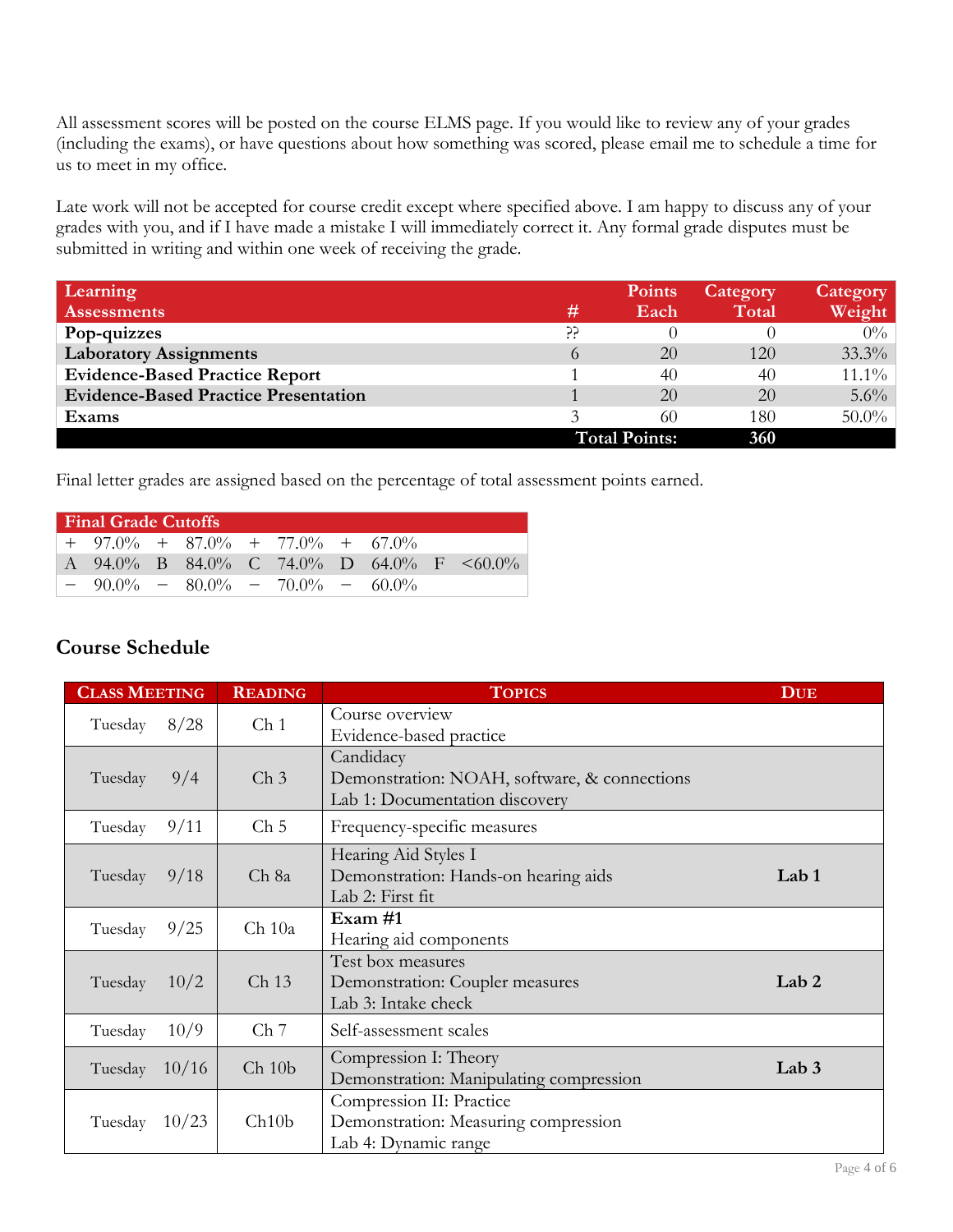| Tuesday  | 10/30 | Ch 14a           | Exam $#2$<br>Fitting I: Theory                                                      |                                   |
|----------|-------|------------------|-------------------------------------------------------------------------------------|-----------------------------------|
| Tuesday  | 11/6  | Ch14b            | Fitting II: Practice<br>Demonstration: Patient profiles<br>Lab 5: Audibility        | Lab $4$                           |
| Thursday | 11/15 | Ch <sub>16</sub> | Real ear I: Theory<br>Demonstration: Real-ear signals                               | Evidence-based<br>practice report |
| Tuesday  | 11/20 | Ch 17a           | Real ear II: Practice<br>Demonstration: Real-ear validation<br>Lab 6: Fit-to-target | Lab $5$                           |
| Tuesday  | 11/27 | Ch <sub>9</sub>  | Earmold acoustics<br>Demonstration: Passive acoustics                               |                                   |
| Tuesday  | 12/4  |                  | <b>Presentations</b>                                                                | Lab $6$                           |
| Tuesday  | 12/11 |                  | Reading day (no class meeting)                                                      |                                   |
| Monday   | 12/17 |                  | Exam $#3$                                                                           | Final deadline<br>for credit      |

**Note**: This is a tentative schedule, and subject to change as necessary – monitor the course ELMS page for current deadlines. Details about chapter sections assigned to 'a' and 'b' portions will be determined based on material covered in class for exam purposes; please read all of the listed chapter prior to class. Additional recommended readings will be posted to the course ELMS page. In the unlikely event of a prolonged university closing, or an extended absence from the university, adjustments to the course schedule, deadlines, and assignments will be made based on the duration of the closing and the specific dates missed.

# **Knowledge and Skills for Audiology (KASA)**

## 3.1.1A PROFESSIONAL PRACTICE COMPETENCIES

- Clinical Reasoning
- Evidence-Based Practice
- Effects of hearing loss on the speech and language characteristics of individuals across the life span and the continuum of care

3.1.2A FOUNDATIONS OF AUDIOLOGY PRACTICE

- Effects of hearing impairment on educational, vocational, social, and psychological function and, consequently, on full and active participation in life activities
- Physical characteristics and measurement of simply and complex acoustic stimuli
- Methods of biologic, acoustic, and electroacoustic calibration of clinical equipment to ensure compliance with current American National Standards Institute (ANSI) standards (where available) and other recommendations regarding equipment function
- Principles of psychoacoustics as related to auditory perception in individuals with normal hearing and those with hearing loss

#### 3.1.3A IDENTIFICATION AND PREVENTION OF HEARING LOSS, TINNITUS, AND VESTIBULAR DISORDERS

- Applying the principles of evidence-based practice
- Selection and use of outcomes measures that are valid and reliable indicators of success of prevention programs

3.1.4A ASSESSMENT OF THE STRUCTURE AND FUNCTION OF THE AUDITORY AND VESTIBULAR SYSTEMS